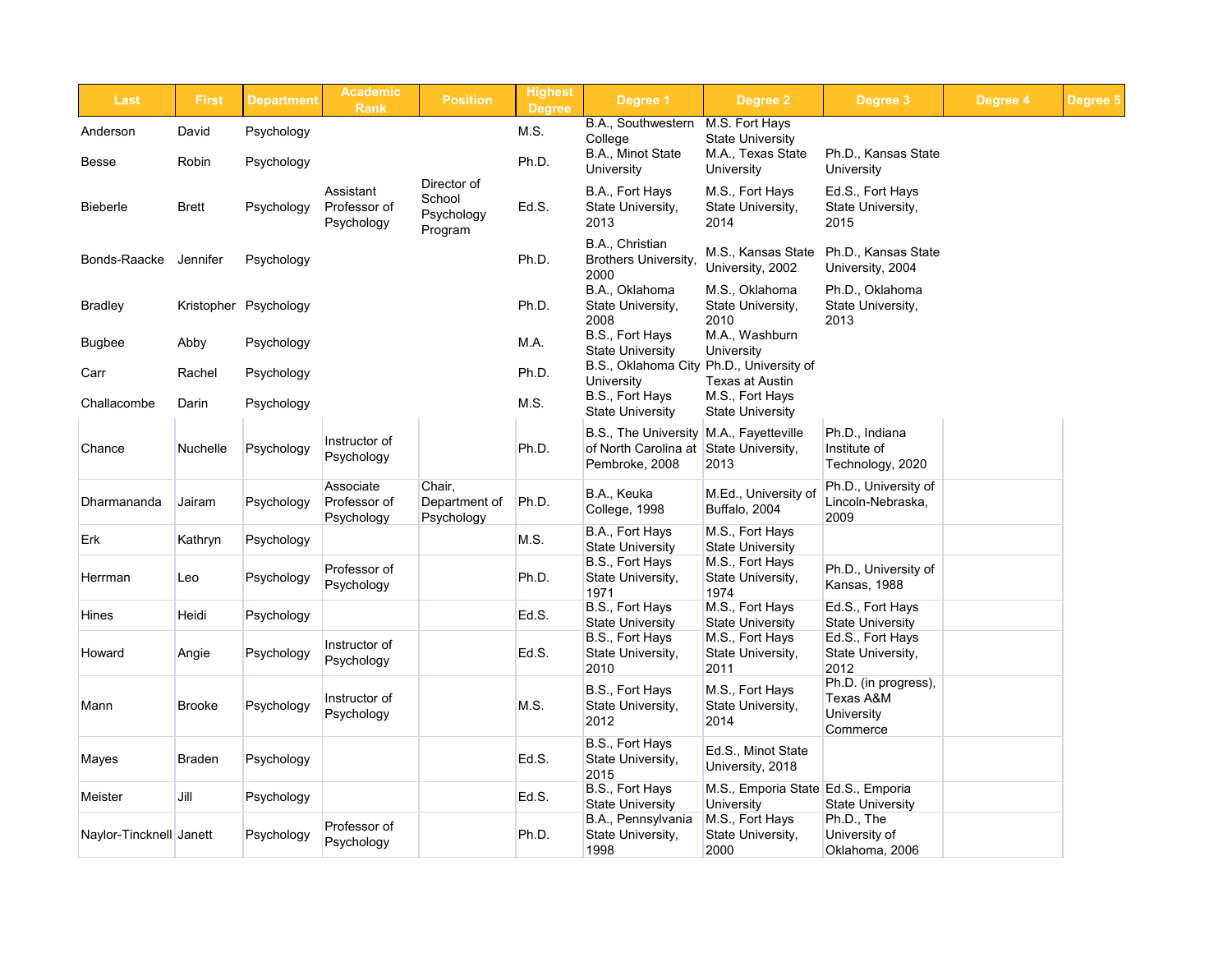

| Neimeyer            | Gregory   | Psychology |                                         |                                                            | Ph.D. | B.S., University of<br>Florida                                     | M.A., University of<br>Notre Dame             | Ph.D., University of<br>Notre Dame                           |  |
|---------------------|-----------|------------|-----------------------------------------|------------------------------------------------------------|-------|--------------------------------------------------------------------|-----------------------------------------------|--------------------------------------------------------------|--|
| <b>Niccum</b>       | Kelly     | Psychology |                                         |                                                            | M.A.  | B.S., University of<br>North Carolina at<br>Pembroke               | M.A., Midwestern<br><b>State University</b>   |                                                              |  |
| Nielsen             | Ashley    | Psychology |                                         |                                                            | M.S.  | B.S., University of<br>Nebraska at<br>Kearney                      | M.S., Fort Hays<br><b>State University</b>    |                                                              |  |
| Park                | Jisook    | Psychology | Associate<br>Professor of<br>Psychology |                                                            | Ph.D. | B.A., Ewha<br><b>Woman's University</b><br>(Seoul, Korea),<br>2000 | M.A., Ewha<br>(Seoul, Korea),<br>2005         | Woman's University Ph.D., Kansas State<br>University, 2011   |  |
| Patrick             | Carol     | Psychology | Professor of<br>Psychology              |                                                            | Ph.D. | B.A., Southwestern<br>College, 1985                                | M.Ed., Wichita<br>State University,<br>1988   | M.A., Southern<br>Illinois University at<br>Carbondale, 1994 |  |
| Purcell             | Nicole    | Psychology |                                         |                                                            | M.S.  | B.A., University of<br>North Carolina at<br>Pembroke               | M.A., Fayetteville<br><b>State University</b> |                                                              |  |
| Raacke              | John      | Psychology |                                         |                                                            | Ph.D. | B.A., Christian<br><b>Brothers University</b>                      | M.S., Kansas State<br><b>University</b>       | Ph.D., Kansas State<br><b>University</b>                     |  |
| Rooney              | Marijo    | Psychology |                                         |                                                            | Ph.D. | B.S., University of<br>Kansas, 1982                                | M.A., University of<br>Louisville, 1988       | Ph.D., University of<br>Louisville, 1988                     |  |
| Shawcroft           | McKenzie  | Psychology |                                         |                                                            | Ed.S. | B.S., University of<br>Colorado at<br>Boulder, 2013                | M.S., Fort Hays<br>State University,<br>2018  | Ed.S., Fort Hays<br>State University,<br>2019                |  |
| Sparrow-<br>Antonio | Jordan    | Psychology |                                         |                                                            | M.S.  | B.S., Fort Hays<br><b>State University</b>                         | M.S., Fort Hays<br><b>State University</b>    |                                                              |  |
| Sramek              | Christina | Psychology |                                         |                                                            | Ed.S. | B.S., Fort Hays<br>State University,<br>2002                       | M.S., Fort Hays<br>State University,<br>2003  | Ed.S., Fort Hays<br>State University,<br>2004                |  |
| Stutterheim         | William   | Psychology | Instructor of<br>Psychology             |                                                            | M.S.  | B.S., Fort Hays<br>State University,<br>2001                       | M.S., Fort Hays<br>State University,<br>2004  |                                                              |  |
| Tallman             | Ruth      | Psychology |                                         |                                                            | Ph.D. | B.A., Fort Hays<br><b>State University</b>                         | M.A., University of<br>Kansas                 | Ph.D., University of<br>Oklahoma                             |  |
| Tanguay             | Joshua    | Psychology | Lecturer of<br>Psychology               |                                                            | M.S.  | B.A., University of<br>Maine at<br>Farmington, 2010                | M.S., Fort Hays<br>State University,<br>2012  |                                                              |  |
| Toman               | George    | Psychology |                                         |                                                            | Ed.S. | B.A., Concordia<br>University                                      | M.S., Fort Hays<br><b>State University</b>    | Ed.S., Fort Hays<br><b>State University</b>                  |  |
| Wendel              | Casey     | Psychology |                                         |                                                            | Ed.S. | B.S., Fort Hays<br><b>State University</b>                         | M.S., Fort Hays<br><b>State University</b>    | Ed.S., Fort Hays<br><b>State University</b>                  |  |
| Whitaker            | Whitney   | Psychology | Associate<br>Professor of<br>Psychology | Interim OSSP<br>Research and<br>Scholarship<br>Coordinator | Ph.D. | B.A., Baylor<br>University, 2009                                   | M.S., Kansas State<br>University, 2013        | Ph.D., Kansas State<br>University, 2016                      |  |
| <b>Wicks</b>        | Christi   | Psychology |                                         |                                                            | M.S.  | B.A., Fort Hays<br><b>State University</b>                         | M.S., Fort Hays<br><b>State University</b>    |                                                              |  |
| Windholz            | Kenneth   | Psychology | Instructor of<br>Psychology             |                                                            | M.S.  | B.A., Fort Hays<br>State University,<br>1971                       | M.S., Fort Hays<br>State University,<br>1977  |                                                              |  |